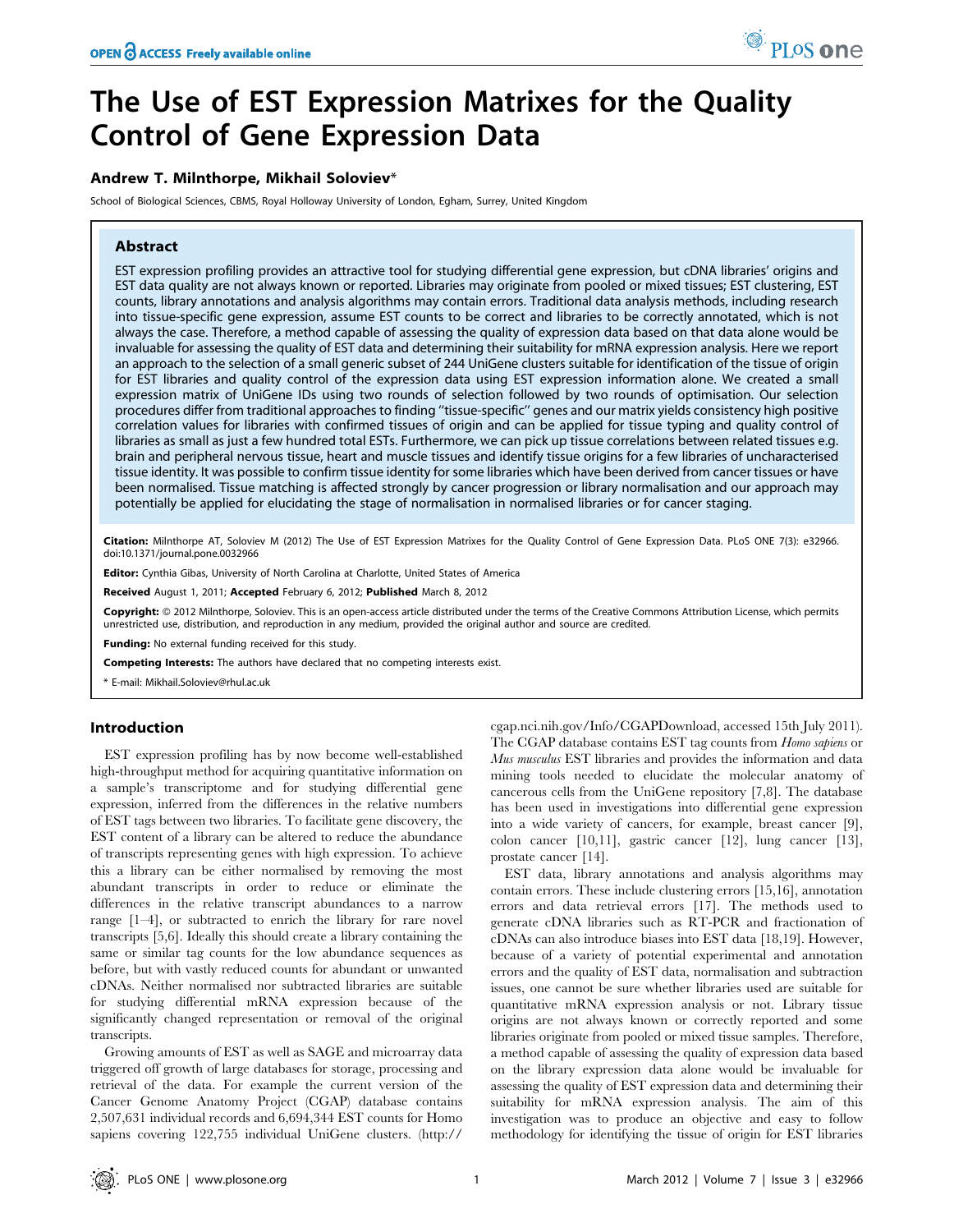and for evaluating the quality of EST expression data and their suitability for digital gene expression analysis.

We hypothesised that the expression levels of a set of tissuespecific markers could be used to determine the quality of EST expression data, to verify the identity of known libraries or to identify unknown libraries. In the current investigation we used human EST expression data to find a set of markers for determining tissue specificity of EST libraries. We chose to use libraries from the CGAP database (http://cgap.nci.nih.gov/) because of the wide use of this repository for studying differential gene expression in cancer.

## Methods

### Selection of tissue specific UniGene clusters

Candidate tissue-specific UniGene clusters were selected based on a number of criteria. Firstly, the CGAP database was manually searched for the highly abundant and tissue-specific UniGene clusters defined by their EST counts, for all individual tissue types available using the DGED tool (http://cgap.nci.nih.gov/Tissues/GXS). Separate searches were conducted for ''Normal'' and ''Cancer'' histology for all tissue types. The minimum number of sequences per library was set to 10, the tissue preparation was set to ''bulk'' and the library protocol to ''non-normalised'' in all searches. The EST library group was set to ''All'', which included all CGAP, MGC, ORESTES and un-annotated libraries, the latter constituted the vast majority  $(\sim 72\%)$  of all the libraries used. The gene lists were downloaded from CGAP and then searched for the UniGene clusters with the high odds ratio (i.e. the normalised EST abundance in the selected tissue type divided by normalised abundance in all other libraries, typically above 10), which was also statistically significant (typically P<0.05). Additional selection criteria were high relative EST expression levels in the targeted tissue (typically above 0.1% of all the ESTs counts) and low expression levels in the rest of tissue types (typically below 0.1% of all the ESTs counts). Where possible only ESTs identified in at least two libraries and counted at least three times in the tissue studied were selected. Up to thirty individual UniGene cluster IDs having the highest odds ratios and meeting all of the above criteria were selected from each of the individual tissue types. Where less than thirty or none were available, the selection criteria were relaxed and the UniGene clusters which satisfied most of the search criteria were selected (Supplementary Dataset S1). All the UniGene cluster IDs were combined (totalling 2,295 from all tissues types) and the duplicates were removed, yielding 1,089 individual UniGene cluster IDs (Supplementary Dataset S2).

The second round of search for additional tissue markers was on the basis of their absolute abundance level only. For this EST counts for each of the 37,575 different UniGene clusters from 155 non-normalised libraries from all non-cancerous tissue types were determined. Expression thresholds were set at 1,2,4,8,10,12,14,16,18,20,22,24,26,28,30,32,63,128 and 256, and subsets of genes based on their maximum expression level recorded across all these libraries (across all the tissues) were identified. Statistical relationships between these subsets and the previously constructed list of 1,089 genes were identified. The maximum positive correlation value of +0.48 was recorded for the subset of genes with the maximum EST counts of at least 18 in at least one of the 155 libraries tested (Figure S1). That subset contained 909 UniGene IDs, of which 483 were already among the earlier found genes (the 1,089 set). The newly identified 426 UniGene IDs were added to the original selection yielding 1,515 UniGene IDs (Dataset S3). Following a more recent update this list was reduced to 1,437 UniGene IDs by excluding 78 cluster IDs (due to removal of these entries from the subsequent CGAP database release) (Dataset

S3). We then calculated expression levels (EST counts) for each of these 1,437 UniGene clusters for each of the main 26 human tissues matching tissue definitions of CGAP database, except for bone marrow, which was combined with bone, its parent tissue, and cerebellum and cerebrum, which were combined with brain, of which they are dependent tissues. However, some tissues, e.g. brain and nearby pituitary gland were not combined because despite being close together, therefore relevant EST libraries were assigned to different tissues. Also, having a few tissues with only limited (often single) suitable EST libraries would not allow the consistent analysis of all dependent tissues at many levels of resolution. To avoid such inconsistency, we did not analyse dependent tissues. The produced expression matrix (1,437 UniGene cluster IDs $\times$ 26 tissues) was used for further optimisation.

#### Optimised selection of UniGene clusters

The first round of optimisation aimed to reduce inter-tissue correlations. Tissue-specific expression ''super-libraries'' were created for 26 tissues from 126 bulk, non-normalised libraries made from normal tissues with at least 200 total EST counts, by combining EST counts for the selected set of 1,437 UniGene cluster IDs from the same tissue, where more than one EST library per tissue was available. Pearson product-moment correlation coefficients were calculated for all pair-wise combinations of such tissue specific expression data sets. The Pearson correlation is invariant to the changes in location and scale in the variables, the calculated correlation coefficients yield comparable values within the same scale interval  $(-1$  to  $+1)$  for all tissues and libraries irrespective of their size, coverage, the number of ESTs or any preceding linear data transformations. Sum of squared errors was used as a measure of discrepancy between the calculated correlation data and the model (no inter-tissue correlation of expression data for the selected markers). We then tested how the inter-tissue correlation values changed following removal of individual cluster expression data from the subset of 1,437 clusters. The individual UniGene clusters, removal of which had a favourable effect on the reduction of the overall inter-tissue correlations, were permanently removed and the iterative rounds of Cluster removal were repeated. The best remaining UniGene IDs (the last 505 clusters) were used for the second optimisation round, which was aimed to improve intra-tissue correlations. EST counts for each of the remaining 505 UniGene clusters for each individual non-normalised library from normal (non-cancer) tissues (the same libraries as used before) were compared to each other. This time we used individual library expression data (not the super-libraries) to calculate sum of squared differences between the calculated correlation data and the model (high intra-tissue correlation of expression data for the tissues where two or more individual libraries were available). We then tested how such intra-tissue correlation values changed following removal of individual cluster expression data from the subset of 505 clusters. After repeating this procedure for all of the 505 remaining clusters, all the clusters were scored and the ones, removal of which improved the correlations most were permanently removed. 244 UniGene IDs were eventually selected as the generic EST expression tissue-specific dataset (Dataset S3). The reduced expression matrix (244 UniGene cluster  $IDs \times 26$  tissues, referred to as EST expression matrix (Dataset S4)) was used for all subsequent analyses.

#### Results

# Tissue specific UniGene clusters and EST expression matrix

We hypothesised that to be suitable for the role of universal tissue specific markers, the transcripts should be (i) highly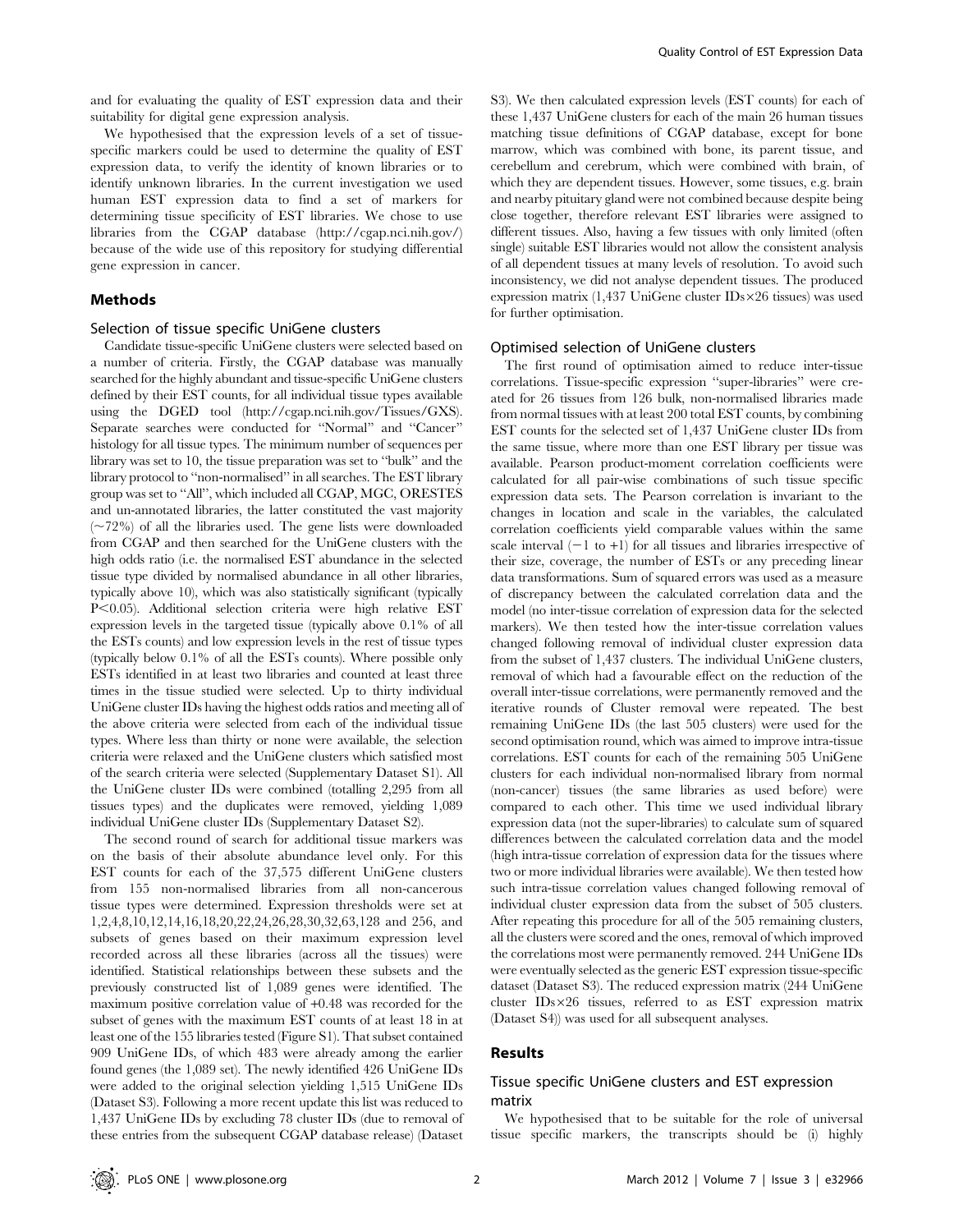abundant in their target tissues relative to all the other tissues, (ii) should be abundant in absolute terms in target tissues. The high relative abundance (high odds ratio) defines the tissue specificity. The high absolute abundance (above 0.1%) was chosen to ensure that such transcripts would still be found even in smaller libraries with small number of total EST counts. Up to thirty individual UniGene clusters were eventually selected using criteria described in Methods section, from each of the individual tissue types. Of the 1,089 genes identified (Dataset S2), 1,044 were present in normal (non-cancer) tissues (although non-exclusively) and 479 originated from more than one tissue type. Whilst we allowed that, a further optimisation of the selected subset was necessary.

For the majority of the tissues, the original selection was made based on the very small number of libraries available in CGAP for those tissues (typically 2–4 libraries, with brain and placenta being exceptions where more than 10 libraries were available (Dataset S1)). Because of that and also because of the stringent selection requirements, it was reasonable to assume that some suitable genes could have been omitted because of the very limited choice of libraries available for the analysis and not because of them being unsuitable tissue markers. We therefore searched for additional candidate genes by looking solely into individual EST counts for all of the 37,575 different UniGene clusters from 155 non-normalised libraries from all non-cancerous tissue types. Following the procedures outlined in Methods we expanded the list of potential tissue markers to include 1,437 UniGene clusters (Dataset S3).

Because of the relaxed criteria used for selecting the potential tissue markers, in order to find the best makers and to reduce the list to a more manageable and shorter list we attempted to optimise the selection using new selection criteria independent of the ones used in the original rounds of selection. The first round of optimisation aimed to reduce inter-tissue correlations and yielded a reduced set of 505 UniGene clusters. The final optimisation round aimed to improve intra-tissue correlations. The optimised set of tissue-specific markers contained 244 UniGene cluster IDs (Dataset S3) for which EST expression matrix (244 UniGene  $IDs \times 26$  tissues) was created (Dataset S4).

# Inter-tissue correlations and intra-tissue correlations using EST expression matrix

Correlation values between tissue expression profiles of the 244 UniGene Clusters from the EST expression matrix and the relevant EST counts from 113 largest libraries (Dataset S5) representing 26 main human tissues were calculated. The correlation data fell into three main categories. The first group contained groups of libraries for which virtually no inter-tissue correlation was found, and where all the libraries shown good positive correlation (values ranging approximately within +0.2 to +1) with the relevant source tissues but not with any of the other tissues. Figure 1 summarises the results for five such representative tissues where correlation levels clearly confirm the identity of each



Figure 1. Correlation of the EST matrix with individual libraries from matching tissues showing no inter-tissue correlation. Pearson product-moment correlation coefficients (vertical axes) calculated for each of the individual EST libraries and the EST expression matrix (Supplementary Dataset S4). A: Placental libraries. B: Lung libraries. C: Pancreatic libraries. D: Retinal libraries. E: Testis libraries. See Supplementary Dataset S5. for the libraries' IDs.

doi:10.1371/journal.pone.0032966.g001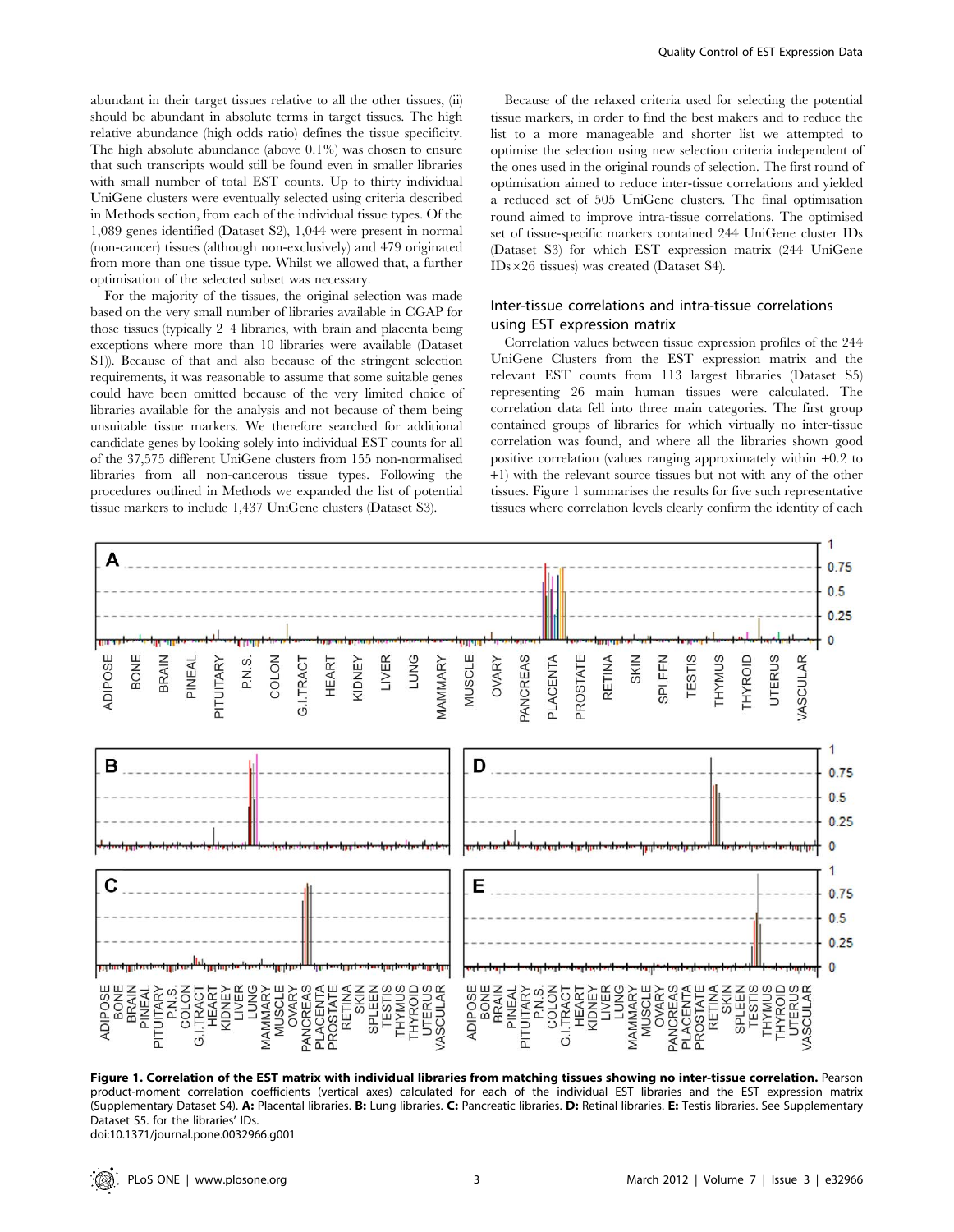

Figure 2. Correlation of the EST expression matrix with tissues with one or two libraries were available. Pearson productmoment correlation coefficients (vertical axes) calculated for each of the individual EST libraries and the EST expression matrix (Supplementary Dataset S4). A: ''Soares\_pineal\_gland\_N3HPG'' library (dark bars), "Pineal gland II" (lighter bars). B: "Small intestine I" EST library. C: ''NCI\_CGAP\_Br7'' library from mammary gland. D: ''Thyroid'' EST library. doi:10.1371/journal.pone.0032966.g002

of the individual EST libraries. The second group contained tissues for which only one or two non-normalised bulk EST libraries were available. In the former case (one library per tissue) positive correlations of +1 were expected, because for these tissues only our EST matrix was based on those expression data. Nevertheless, no other tissues having positive correlation above  $\sim$ 0.2 were identified, confirming the absence of cross-tissue correlations for the EST matrix entries (Figure 2). The third group included tissues with some degree of multiple tissue positive correlations. These were brain tissue libraries which shown partial positive correlation with peripheral nervous system EST libraries, the peripheral nervous system libraries showed a degree of positive correlation with brain derived libraries, heart libraries showed weak positive correlation with muscle libraries and muscle libraries shown some positive correlation with heart libraries (Figure 3). Some positive correlation between these groups of libraries is likely because of the very similar nature of those tissues. But this was unexpected, because one of the original optimisation rounds specifically aimed to exclude such correlation where possible. However such partial positive correlation proves that our EST matrix is also capable of identifying more distant but related tissue types. One particular brain library out of the 13 brain libraries tested (NIH\_MGC\_181) showed unexpectedly high correlation with pituitary gland. This was much stronger than with the brain expression pattern from the EST expression matrix – the supposed origin of this particular library (Figure 3A). A plausible explanation might be an unintentional inclusion of pituitary gland tissue with the brain tissues for the original library preparation; this is likely due to the close proximity of pituitary gland which is located at the base of the midbrain. Despite the inclusion of this library in the



Figure 3. Correlation of the EST expression matrix with individual EST libraries from related tissues. Pearson product-moment correlation coefficients (vertical axes) calculated for each of the individual EST libraries and the EST expression matrix (Supplementary Dataset S4). A: Brain EST libraries, these include one cerebellum and one cerebrum EST libraries. Assumed mixed tissue brain library showing positive correlation with pituitary gland is "NIH\_MGC\_181". B: Peripheral nervous system libraries showing a degree of positive correlation with brain libraries. C: Heart libraries showing a degree of positive correlation with muscle libraries. D: Muscle libraries showing a degree of positive correlation with heart libraries. See Supplementary Dataset S5. for the libraries' IDs. doi:10.1371/journal.pone.0032966.g003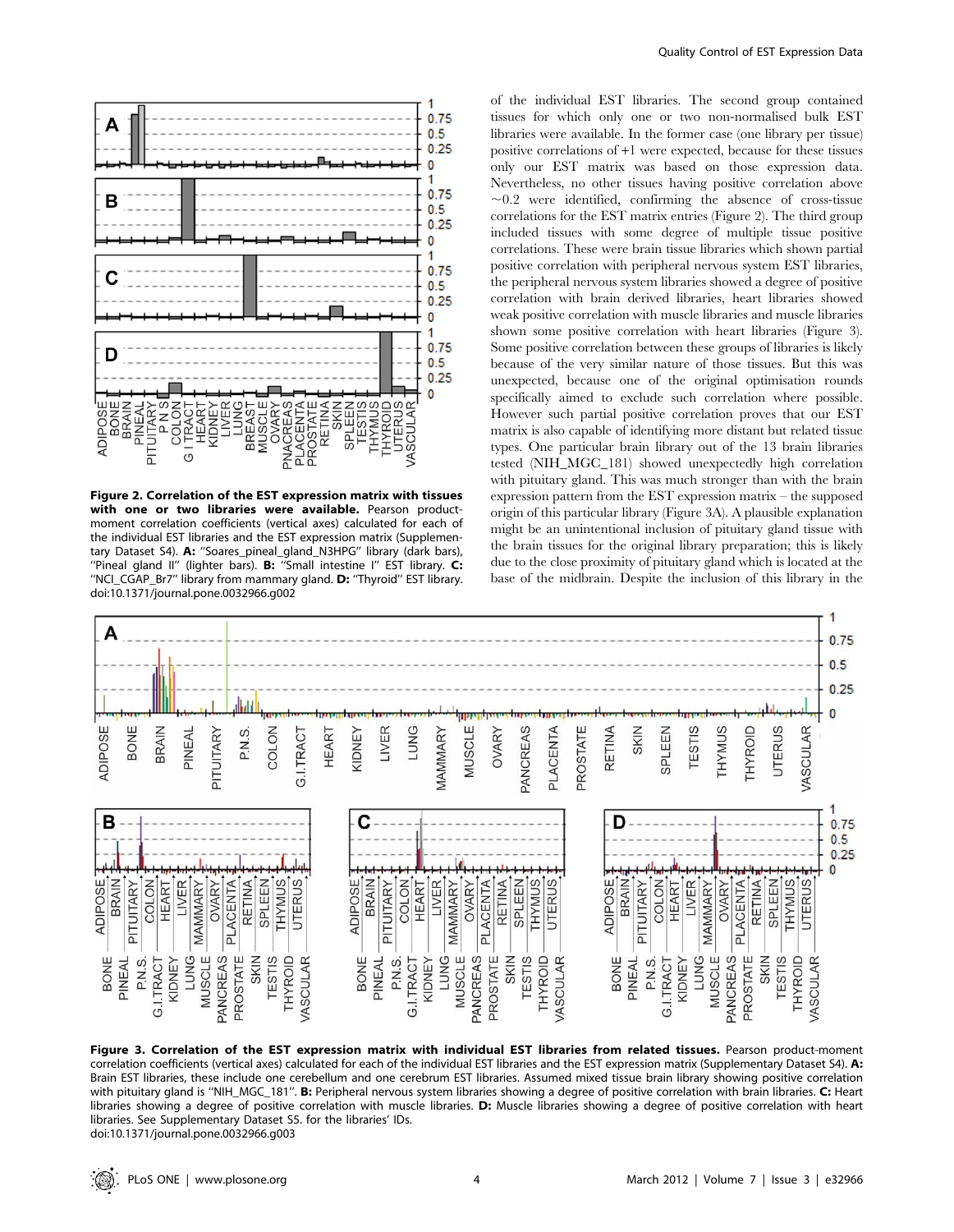original selection and into the subsequent optimisation steps as ''brain'' derived, our EST matrix was still able to pick this inaccurately annotated library, thus confirming the robustness of our approach to cluster selection for the EST expression matrix. Using just tissue-specificity (the traditional approach which relies on comparing gene expression between tissues) would have counted such pituitary library as brain derived, which would have influenced the selection of ''tissue specific'' genes, for which incorrect tissue specificity would have been assigned.

Figure 4A summarises the correlation ranges for all the expected matching tissues, including the tissues detailed in Figures 1, 2, 3. The first and third quartiles for all the positively correlated libraries from all tissues studied are 0.4 and 0.8 respectively (full range 0.2 to 1). The negative inter-tissue correlations are shown in Figure 4B. These values are based on all of the non-matching inter-tissue correlations, with first and third quartile values of  $-0.04$  and  $-0.02$  respectively. The expected inter-tissue correlations, such as brain with peripheral nervous system and heart with muscle) are summarised in Figure 4C. These correlations values

are lower than the tissue-specific intra-tissue matches (Figure 4A), but notably higher than correlations between any non-matching tissues (Figure 4B), with the first and third quartiles at  $\sim$ 0 and +0.14 respectively. Figure 4D compares all three correlations ranges for all cases (positive tissue matches, related tissues, and non-matching tissues).

# EST libraries from mixed, uncharacterised or poorly defined tissue preparations

We further decided to apply our EST expression matrix to the identification of unknown or mixed tissue libraries. A small number of EST libraries annotated as being produced from uncharacterised tissues and therefore not included in our EST selection procedure, but for which their tissues origins are identifiable, were used. Figure 5A shows correlation results for one such library (NCI\_CGAP\_HN5), derived from gum tissue. This library shows clear positive correlation with the skin tissue type, which is the most related tissue type from the 26 tissue types included in our EST matrix, proving the accuracy of tissue typing



Figure 4. Intra-tissue and inter-tissue correlations. Correlation coefficients calculated for all of the 113 EST libraries (Supplementary Dataset S5) against our EST expression matrix (Supplementary Dataset S4). The data also include the tissues detailed previously in Figures 1-3. A: Positive correlations between all expected matching libraries, e.g. all individual ''Adipose'' libraries vs. the ''Adipose'' expression matrix (Supplementary Dataset S4) etc. Correlation value of "1" is for tissues where only one EST library was available. B: Correlations for all expected non-matching libraries, e.g. all ''Adipose'' libraries available vs. all but the ''Adipose'' expression arrays from our EST matrix (Supplementary Dataset S4) etc. The presumed mixed tissue brain library "NIH\_MGC\_181" was excluded from calculations. C: Correlations for all expected related tissues, e.g. all individual "Bain" libraries available vs. the "Peripheral nervous system" expression matrix, etc. D: All expected positive correlations from all matching libraries as in panel A (left box plot). Correlations from all related tissues as in panel B (middle box plot). All expected correlations from non-matching tissues, as in panel C (right). In all panels the boxes are drawn from the first to third quartiles. Plots also show minimum value, median (thick line) and the maximum correlation values recorded. doi:10.1371/journal.pone.0032966.g004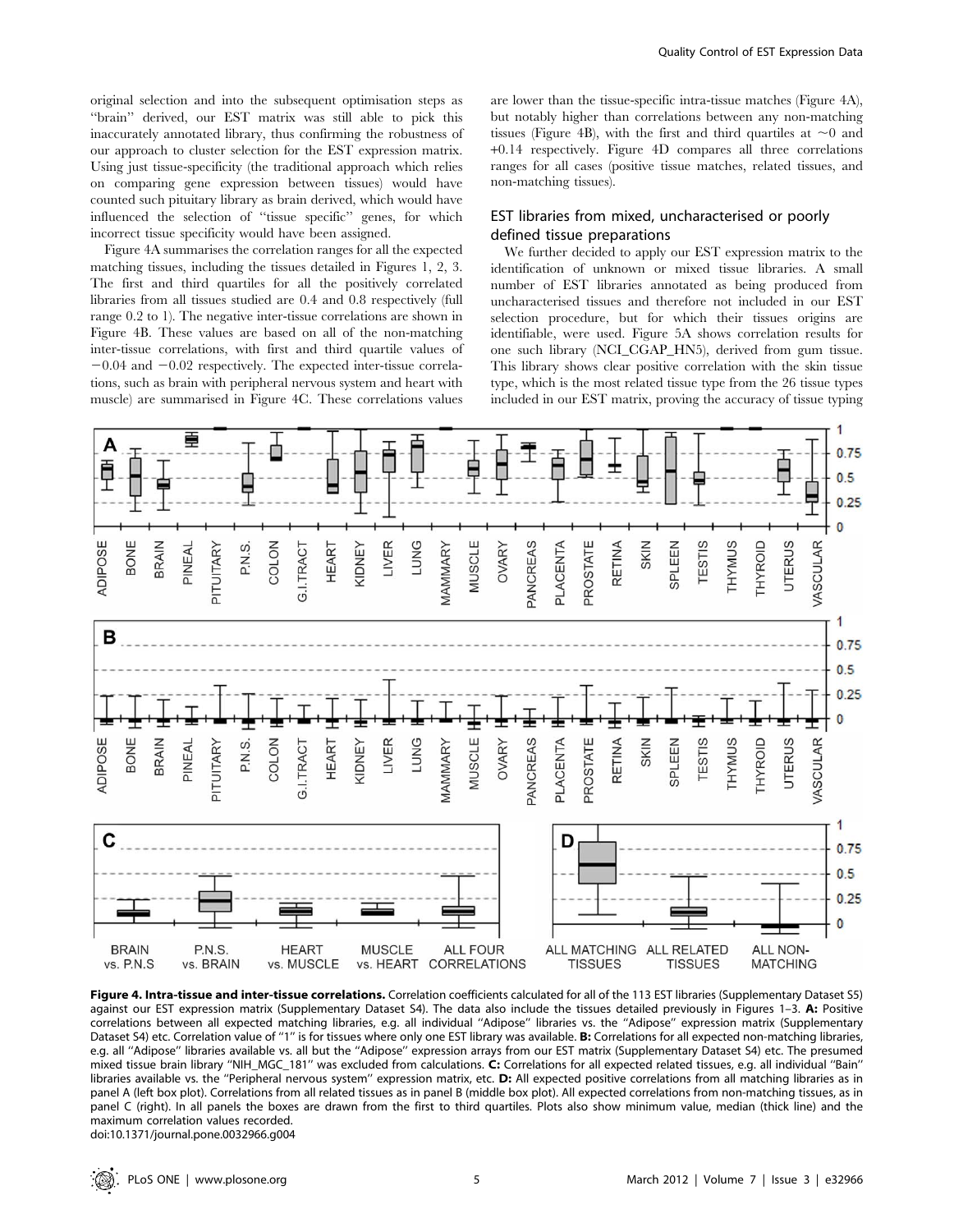

Figure 5. Correlation of the EST matrix with individual libraries from uncharacterised or poorly defined tissue preparations. Pearson correlation coefficients (vertical axes) calculated between the individual EST libraries and the EST expression matrix (Supplementary Dataset S4). A: "Uncharacterised" library NCI\_CGAP\_HN5 derived from gum tissue. B: "Uncharacterised" Stratagene endothelial cell 937223 library. C and D: pooled libraries NIH\_MGC\_184 and NCI\_CGAP\_HN20 respectively. E: "Embryo, 8 week I" library. F: "Embryo, 12 week II" library. doi:10.1371/journal.pone.0032966.g005

using our matrix. Another example of uncharacterised library is the umbilical cord library (Stratagene endothelial cell 937223) which showed positive correlation with vascular tissue type and to a lesser degree with ovary and peripheral nervous system tissue types (Figure 5B). Whilst high positive correlation with vascular tissue and a degree of correlation with the ovary are likely, correlation with peripheral nervous system was unexpected because nervous fibres are only present in the proximal part of the umbilical cord [20]. However, since ovaries are innervated, the matching of both ovary and peripheral nervous system tissue types might be easily explained if the original preparation of umbilical cord contained some ovary tissue. In the absence of further independent information on that library source it would be reasonable to assume that the tissue could have contained some ovary tissue or was obtained form the proximal part of the umbilical cord. However, the highest positive correlation for this EST library is with vascular tissue which is the best match from the tissues available in the matrix. These examples show that our EST expression matrix can help to identify tissue origins of EST libraries. Figure 5C shows an example of correlations obtained for a pooled library (NIH\_MGC\_184). The correlations indicate the presence of a mixed (lung+thymus) tissues. Such a particular tissue mixture is not impossible, since these two tissues are normally situated in very close proximity to each other and the library may indeed have been made from such a mixed tissue preparation (the library annotation is ''pooled tissue''). Another example of mixed tissue library ''NCI\_CGAP\_HN20'' is shown in Figure 5D. Correlations indicate the presence of ovary and thymus, the

combination which is unlikely to have occurred by accidental tissue mixing, since the two organs are normally located far apart, but the library description does not specify the tissue origins and therefore no means exist to prove or disprove this tissue matching. A conclusion from this particular result would be to avoid using such a library for quantitative expression analysis. Figures 5E and 5F exemplify correlation values obtained for embryonic libraries (''Embryo, 8 week I'' and ''Embryo, 12 week II'' respectively). If these annotations are correct, and both libraries are made from the unfractionated embryonic tissue, our data would suggest that bone and brain tissue markers should have been more prominent at the earlier stages of development whilst towards week 12 muscle specific markers dominate. Such changes do indeed reflect the high prominence of the brain over the rest of the embryo at early gestation stages and the forming of bone around weeks 5 and 10 of gestation [21], followed by the development of muscle tissues and heart at later developmental stages [22,23] thus validating our interpretation. The stronger correlation with vascular tissue in the 12-week library is consistent with increasing vascularisation following the development of the heart.

# EST libraries from cancer preparations

Although initial cluster selection procedure relied on both normal and cancer libraries, about 95% of all the UniGene clusters found were present in normal tissues. Our optimisation procedures relied on the normal EST libraries only. It was therefore interesting to see how our EST matrix would score cancer library preparations, which are expected to reflect aberrations in gene expression as well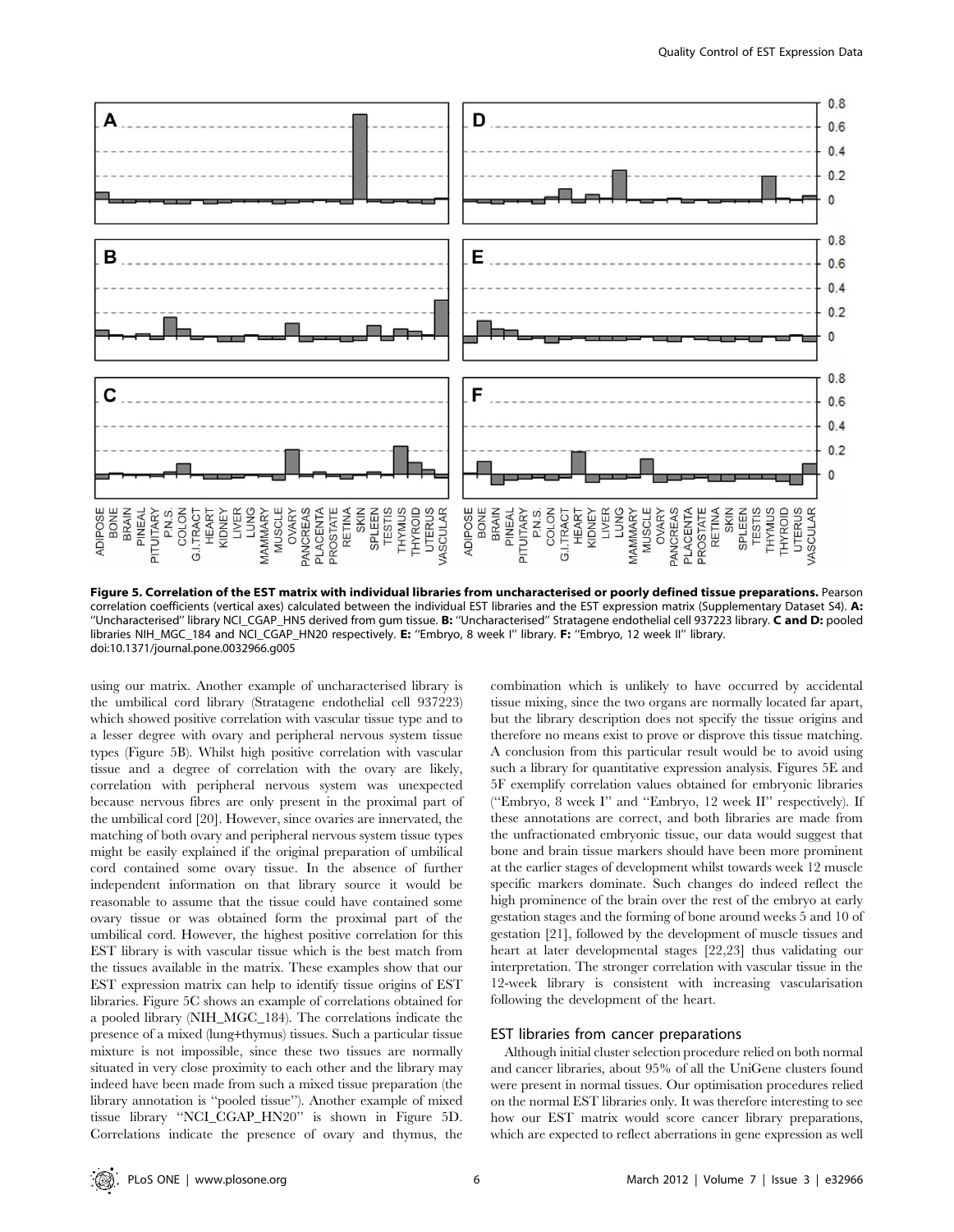as genomic abnormalities which characterise cancers. Figure 6 shows a few typical examples of correlations obtained for a number of EST libraries from non-normalised bulk cancer tissues; these can be divided in two main categories. The first group represent cancer libraries which correlate well with the stated tissues of origins (Figures 6A, 6B, 6C). One exception is a colon cancer library ''NCI\_CGAP\_Co12'', where ''Gastrointestinal tract'' EST profile scored nearly as well as the ''Colon'' profile. We believe this is likely because of the close relation between the two tissue type definitions or because mixed tissue preparation was used, or both. The second group of libraries produced unexpected correlation results (Figures 6D, 6E, 6F). The tissue of origin did not score in any of these, and the matching, at least numerically, was with apparently irrelevant tissues (liver instead of brain in ''NCI\_CGAP\_Brn64'', thymus instead of kidney in ''NCI\_CGAP\_Kid13'' and no single tissue scored in brain cancer library ''NCI\_CGAP\_Brn53'' (Figure 6F). Clear tissue type matching in some cases of cancer derived libraries, but not in others is probably due to differences in cancer progression. It is reasonable to expect that gene expression changes will increase with the progression of cancer and the progressive deregulation of normal cellular processes. The decreasing accuracy of tissue matching for cancer samples using our EST expression matrix is an indication that the analysis should be capable, in principle, of accurate cancer staging.

#### Normalised EST libraries

Normalising a cDNA library changes the apparent expression levels in that library and should ultimately remove any differences in the gene expression (in normalised libraries) or leave only differentially expressed cDNAs (in subtracted libraries). The progressive disappearance of gene expression differences will depend on the degree of normalisation. It might be reasonable to assume that unless the library is completely normalised the genes which were highly over expressed originally may still have high EST counts, albeit reduced to some degree. For example if a hypothetical library containing three genes with relative abundances 1, 10, 100 is partially normalised to yield e.g. 11, 12 and 13 ESTs or e.g. 1, 2 and 3 ESTs, such three datasets would still correlate well with the original counts (for the above example the correlation would be +0.904 in both cases), and both such ''normalised'' libraries might both score reasonably well if correlated to EST expression matrix such as created in this work. Although normalisation and subtraction are in essence non-linear transformations we continued using Pearson product-moment correlation coefficient and did not calculate Spearman's and Kendall's correlation coefficients in order to keep the results comparable with all the previous calculations. The correlation data for a number of normalised libraries are shown in Figure 7. Normalised placenta library ''NIH\_MGC\_148'' correlated well with placental tissue array from our EST expression matrix scoring (+0.69) despite being normalised (Figure 7A). Two different normalised lung libraries ''UI-CF-EC1'' and ''UI-CF-FN0'' both had lung as the most highly positively scored tissue, but had different levels of unanticipated cross-tissues correlation (Figures 7B and 7C). The data in Figure 7C show a degree of positive correlation with heart, muscle and spleen. Such unexpected cross-tissue relations probably arise from gradual loss of lung gene



Figure 6. Correlation of the EST expression matrix with individual EST libraries from cancer preparations. Pearson correlation coefficients (vertical axes) calculated between the individual EST libraries and the EST expression matrix (Supplementary Dataset S4). A: Bone cancer library NCI\_CGAP\_Ch1. B: Pancreatic library "Pancreas tumor III". C: Colon cancer library NCI\_CGAP\_Co12. D: Brain cancer library NCI\_CGAP\_Brn64. E: Kidney cancer library NCI\_CGAP\_Kid13. F: Brain cancer library NCI\_CGAP\_Brn53. doi:10.1371/journal.pone.0032966.g006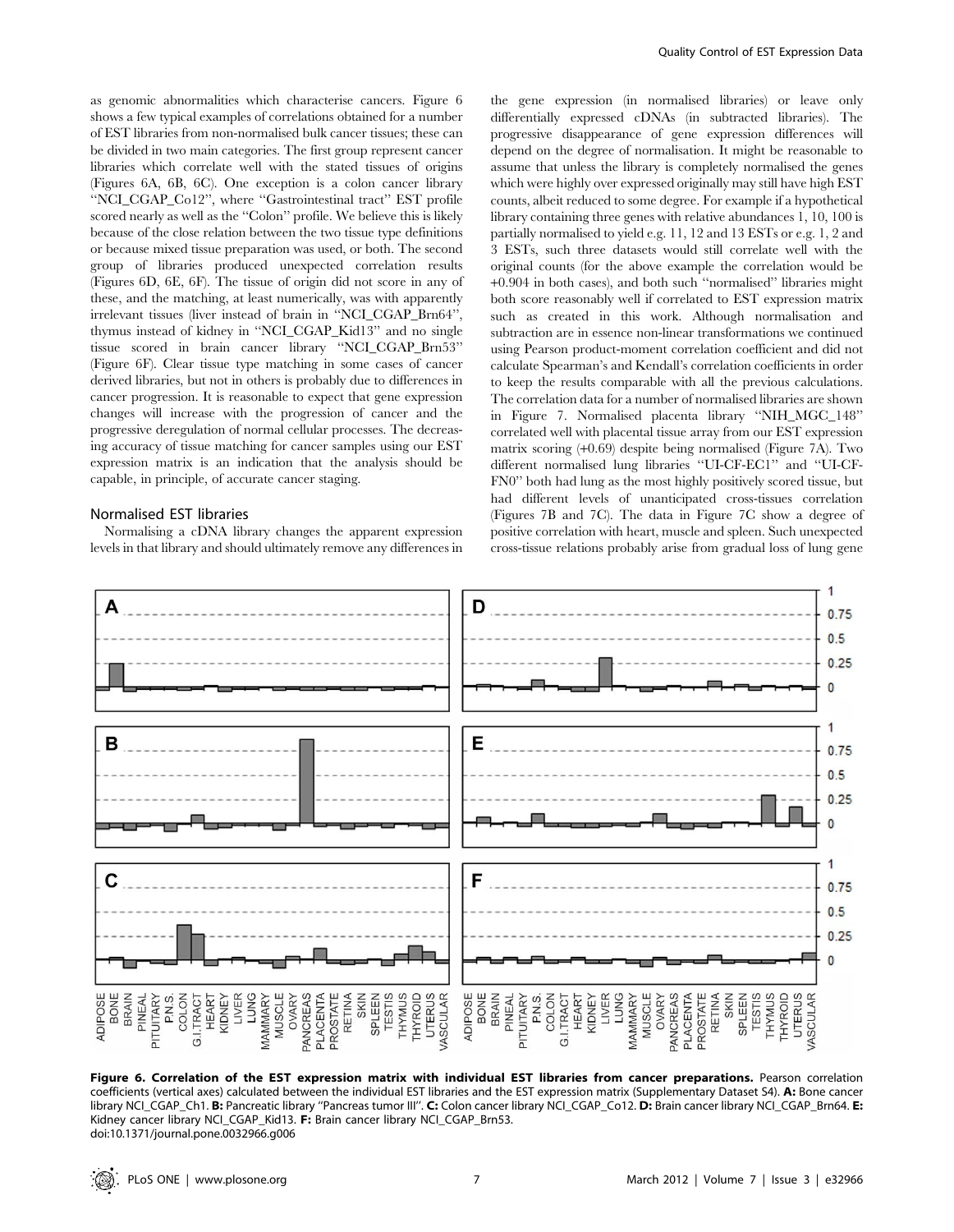

Figure 7. Correlation of the EST expression matrix with normalised EST libraries. Pearson correlation coefficients (vertical axes) calculated between the individual normalised EST libraries, two model libraries and the EST expression matrix (Supplementary Dataset S4). A: Normalised placenta library NIH\_MGC\_148. **B and C:** normalised lung libraries "UI-CF-EC1" and "UI-CF-FN0" respectively. D: Normalised thymus library Soares\_thymus\_NHFTh. E: Artificial "normalised" EST matrix where all the expression levels are set to "1" (shown in blue). F: Artificial "random" EST matrix where all the expression levels are randomly assigned (shown in red). doi:10.1371/journal.pone.0032966.g007

expression specificity following normalisation. This is clearly seen in Figure 7D, where normalised thymus library "Soares\_thymus\_NHFTh'' is scored using our EST matrix. That library correlated with none of the 26 tissue types in our EST matrix.

Using normalised libraries for the selection and optimisation our EST matrix wasn't feasible (with the degree of normalisation unknown no such optimisation was practically achievable). We therefore used alternative approach to validate the lack of tissue correlations found in normalised library such as in Figure 7D. We created an artificial ''normalised'' EST matrix where all the 244 different UniGene clusters expression levels were set to "1" (except one value set to 0.999 to avoid a divide by zero error in calculating the Pearson correlation coefficient). We then correlated this model ''normalised'' dataset to out EST expression matrix. Similarly to the normalised thymus library ''Soares\_thymus\_NHFTh'', the artificially ''normalised'' library did not correlate with any of the other tissues (Figure 7E). Such lack of any correlation between the model ''normalised'' dataset and any of the tissues confirms that high degree of library normalisation will yield zero correlations if compared with our EST matrix. To further test the robustness of our matrix we created another artificial dataset by assigning random values to each of the 244 UniGene clusters. Such an artificially arbitrary array did not show positive correlation with any of the 26 tissues from our EST expression matrix. A representative graph is shown in Figure 7F. Thus only tissuespecific non-normalised cDNA libraries (such as in Figures 1, 2, 3) are expected and have yielded positive correlations, proving the functionality of our approach.

# **Discussion**

EST expression data may contain errors originating from many different stages of tissue preparation, mRNA purification, cDNA priming and synthesis, library generation and amplification, DNA sequencing, including the randomness of the clone selection, EST pre-processing, clustering, annotations (ESTs and libraries) as well as data querying, retrieval and processing by databases. Library tissue origins are not always known or correctly reported and some libraries originate from pooled or mixed tissue samples. These can be experimental errors (e.g. inclusion of neighbouring but different and irrelevant tissues or improper separation of dependant and parental tissues) or data entering errors (wrong tissue, wrong field, wrong keywords to name a few). Some of the errors are due to expected variability in conducting experiments, some can be due to human error factors and would be impossible to predict or evaluate. By the time the expression data are made available to the user, many of these issues are difficult, impractical or impossible to check or trace back to the original preparation. Information about cloning and sequencing is provided for some but not all individual cDNA/EST sequences and if available, could be accessed from primary sequence databases (e.g. dbEST division of GenBank) but not from CGAP and other secondary databases. In practice these issues are rarely addressed by tools for digital gene expression analysis, and there is little attempt made by tools available from secondary databases to evaluate the expression data quality. For example, the only statistical analysis currently available from CGAP (http://cgap.nci.nih.gov/ cgap.html) calculates a Benjamini Hochberg false discovery rate ''Q''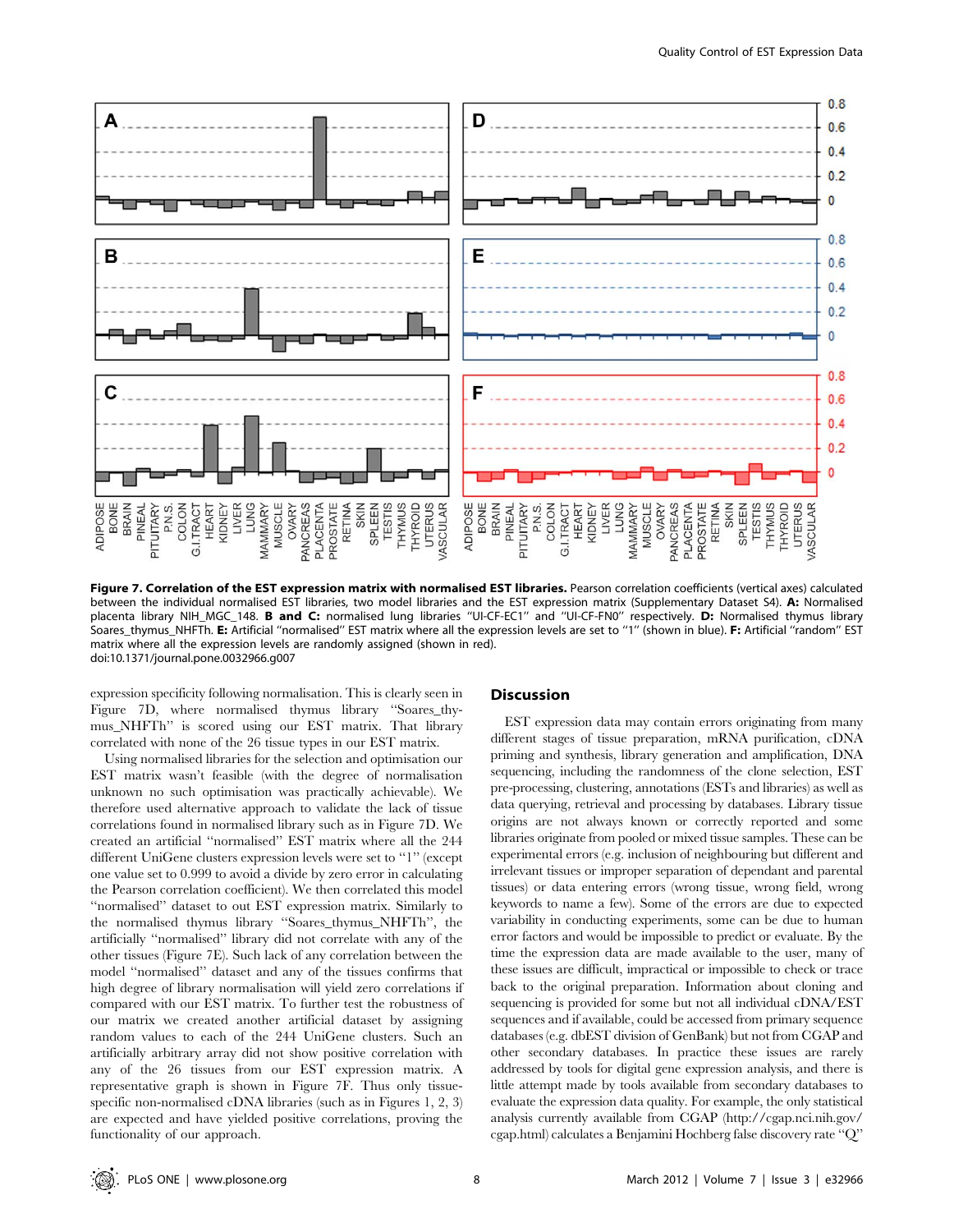value for each UniGene cluster from the difference between the EST counts mapping onto that cluster in two user-selected pools of EST libraries, and even this value seems to be erroneously calculated since it indicates that the probability of the result being a false discovery depends on the display cut-off settings, rather than just the gene expression values themselves. We therefore set out to find ways of evaluating the EST expression data based on the reported expression data alone, by devising a methodology not dissimilar to the use of checksum algorithms for controlling the integrity of data in files, which is independent of the upstream sample processing details of which are often unknown and uncontrollable.

Our results demonstrate that a small EST expression matrix may be used as a tool for confirming tissue specificity of EST libraries of different size, for the quality control of EST expression data or for identifying problems with EST library preparation (mixed tissues, unknown preparation, normalisation) and possibly for providing the additional insight into the disease progression for cancer derived EST libraries.

Recently organism-specific tissue-distribution profiles based on UniGene expression data from GeneBank were reported for a number of different organisms [24]. The main focus of that paper was to overcome natural language variations, aliases and typographical errors when retrieving tissue source information – a common problem of many data repositories, including EST data [17,25–27]. The TissueDistributionDBs allows searching for genes or tissues and calculates a complex tissue specificity indexes for each gene by the use of standardised Tissue Synonym Library and Tissue Ontology data available at BRENDA [28]. The tool is mostly suitable for the analysis of individual genes and can not be used for comparing EST libraries (i.e. collections of genes). No attempt was made to evaluate the suitability of tissue specificity tables for the analysis of EST expression data, no gene subsets were created and genes were not evaluated for their suitability for solving quality control issues and tissue determination. The database appears to have not been updated since 2009.

Analysis of gene expression data for quality control purpose has been attempted previously with SAGE data [29]. Three databases were compared – Gene Expression Atlas (oligonucleotide microarray data), SAGEmap (SAGE libraries) and TissueInfo (EST libraries). Because these databases use different formats for sample annotation and use different statistical methods for data analysis, a method called Preferential Expression Measure (PEM) was devised to score differential expression of genes in libraries grouped into six different tissue categories (brain, kidney, ovary, pancreas, prostate and vascular endothelium) in three databases. Inter-database correlations were measured and were found to be high for brain, prostate and vascular endothelium, but not for kidney, ovary and pancreas. However, inter-library correlations have yet to be applied as a quality control method within one database [29].

In a more recent study, data for 8,570 genes across 46 human tissues from the Gene Expression Omnibus (an Affymetrix microarray data repository) were categorised according to tissue specificity and subcellular localisation of their protein product [30]. The authors reported that widely expressed genes have higher expression levels than genes which are expressed in one or a few tissues. In this respect we are especially pleased to have identified tissue specific genes, which are also highly expressed, contrary to the trend reported in [30].

While many quality control methods were previously suggested, they only focussed on the whole genome [31] or covered aspects of the data such as GC content [1], with few investigations focusing on the tissue-specificity issues [32]. A common shortcoming of many previous reports is that tissue specificity of the genes was reported [33– 37] but no attempts were made to actually use such data for quality

control or evaluation of the expression data. Moreover, even unique ''tissue specific genes'' might be of little use if they are expressed at low levels and would therefore be absent in many smaller libraries. Furthermore, many existing tools and secondary databases, including the CGAP, are simply sophisticated information retrieval tools, lacking numerical methods for verification of the EST counts and sample origins. The EST counts are assumed to be correct and the libraries to be correctly annotated [38–40]. The existing algorithms used to analyse EST expression data place the emphasis on identification of the degree of over/under-expressed for tissue/ disease-specific genes by comparing EST counts between two library pools without fully evaluating the quality of the expression data or the origins of the experimental material used, these are simply assumed to be correct and no numerical methods for their verification are made available [38–40]. It is not surprising that many such tissue distribution resources are quickly superseded by more recent developments or being taken off-line [27,41–43]. Our approach to the tissue-specificity problem is different from the previously reported attempts in that we looked into origins of the expression data and assessed tissue specificity of the original preparations and the data quality. We were able to generate a small optimised subset of 244 UniGene Cluster IDs which showed high levels of intra-tissue correlation between different EST libraries while presenting low levels of inter-tissue correlation, suggesting high tissue specificity. The reported EST expression matrix can be used to confirm tissue identities of EST expression datasets for all main human tissue types, to provide insight into the origin of uncharacterised libraries, to identify normalised or subtracted libraries or various other experimental artefacts. In a few cases we were able to identify the location of the tumour from which a cancer sample was taken, an extension not previously considered and not previously reported.

The next logical step is to adapt and apply our algorithms to other publicly available gene expression data. We envisage that with the increasing amounts of EST expression data, our optimised EST marker set could be improved and the tissue range might be expanded. The availability of other expression information, such as from SAGE data [44], DNA microarray data [45] and northern blots [46] and merging such data could improve the selection even further. We envisage that the increasing amounts of expression data available could further decrease the number of UniGene IDs in our expression matrix and may allow accurate analysis and tissue typing of the related and dependent tissues.

#### Supporting Information

Figure S1 Correlation between the highly expressed ESTs and the individual EST's maximum counts. Horizontal axis - the maximum number of times ESTs have been counted in any of the 155 normal non-normalized libraries. Vertical axis - correlation. ESTs which counted at least 18 times in at least one of the libraries are the most resembling of the tissue specific markers identified manually using CGAP tools. (TIF)

Dataset S1 The initial selection of UniGene Clusters. Up to thirty UniGene IDs were selected per each tissue. (XLS)

Dataset S2 All the selected UniGene IDs and the nonredundant collection. All the selected UniGene IDs are combined, sorted (to show differences in the expression of any duplicated IDs in different tissues) and the duplicated UniGene IDs are removed. Tissue identities for the redundant UniGene IDs were assigned based on the highest recorded expression odds ratio. (XLS)